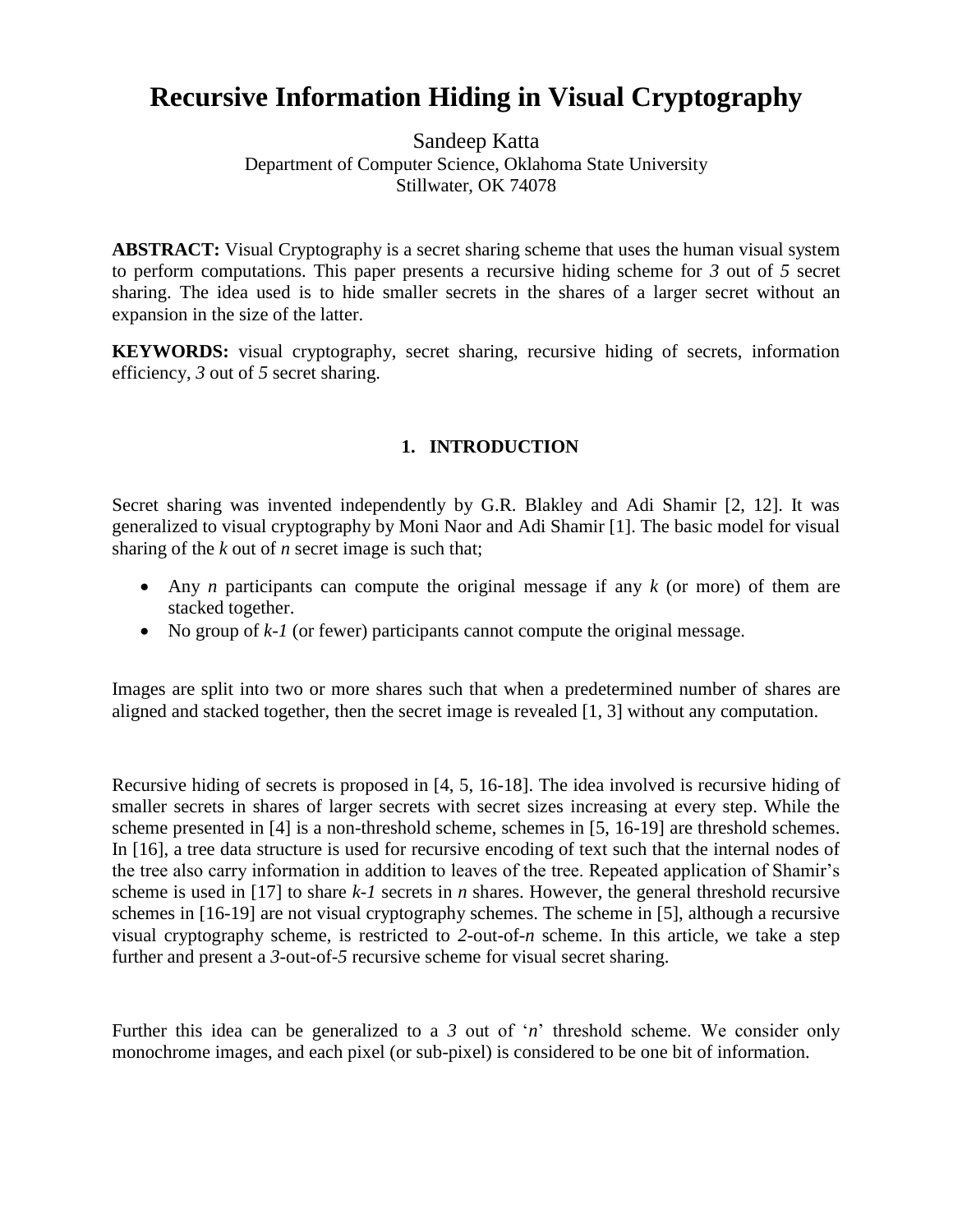# **2. BASIC MODEL**

In visual secret sharing, the message bit consists of a collection of black and white pixels and each pixel is handled separately.

- Each pixel in the original image appears in "*n*" modified versions, one for each transparency and they are called *shares*.
- Each share is a collection of "*m*" black and white subpixels.

The resulting picture can be thought as a  $[n \times m]$  Boolean matrix  $S = [S_{ij}]$ 

- S<sub>ij</sub> = 1 if the  $j<sup>th</sup>$  subpixel in the  $i<sup>th</sup>$  share is black.
- S<sub>ij</sub> = 0 if the  $j<sup>th</sup>$  subpixel in the  $i<sup>th</sup>$  share is white.

# **Preliminary Notation**

- $n \rightarrow$  Group Size
- $k \rightarrow$  Threshold
- $m \rightarrow$  Pixel Expansion
- *α* → Relative Contrast
- $C_0 \rightarrow$  Collection of  $n \times m$  Boolean matrices for shares of White pixel
- $C_1 \rightarrow$  Collection of  $n \times m$  Boolean matrices for shares of Black pixel
- $V \rightarrow OR^{\prime}$  ed *k* rows
- $H(V) \rightarrow$  Hamming weight of *V*
- $d \rightarrow$  number in [1,*m*]
- $r \rightarrow$  Size of collections  $C_0$  and  $C_1$

**Definition 1.** A solution to the *k* out of *n* visual secret sharing scheme consists of two collections of *n* x *m* Boolean matrices  $C_0$  and  $C_1$ . To share a white pixel, one of the matrices in  $C_0$  is randomly chosen and to share a black pixel, one of the matrices in *C<sup>1</sup>* is randomly chosen. The chosen matrix defines the color of the *m* subpixels in each one of the *n* transparencies. The solution is considered valid if the following three conditions are met [1].

# **Contrast**

- For S in  $C_0$  (WHITE):  $H(V) \le d \alpha m$
- For S in  $C_1$  (BLACK):  $H(V) \ge d$

# **Security**

• The two collections of  $q \times m$  ( $1 \leq q \leq k$ ) matrices, formed by restricting  $n \times m$  matrices in  $C_0$  and  $C_1$  to any *q* rows, are indistinguishable.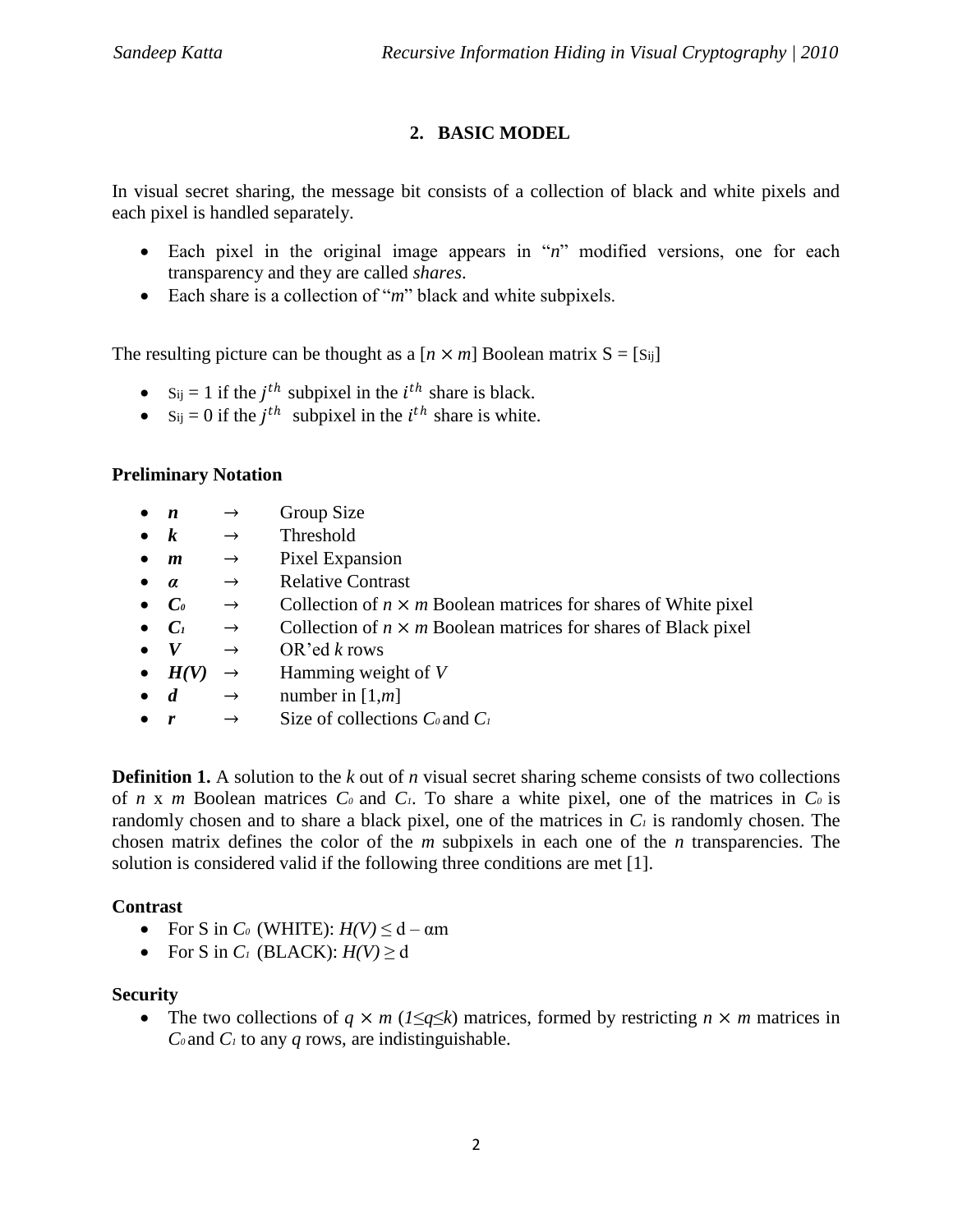# **Properties of "***3*" out of "*n*" scheme,  $(n \ge 3)$

- Pixel Expansion,  $m = 2n 2$ .
- Relative Contrast,  $\alpha = \frac{1}{2}$  $\frac{1}{2n} - 2$ .
- Exection Let B be the black  $n \times (n-2)$  matrix which contains only 1's.
- Let I be the Identity  $n \times n$  matrix which contains 1's on the diagonal and 0's elsewhere.
- $\bullet$  BI is an  $n \times (2n-2)$  concatenated matrix.
- $\bullet$   $C(BI)$  is the complement of BI.
- *C<sup>0</sup>* contains matrices obtained permuting columns of *C*(BI).
- C<sub>*i*</sub> contains matrices obtained permuting columns of BI.
- Any single share contains an arbitrary collection of  $(n-1)$  black  $\& (n-1)$  white subpixels.
- Any pair of shares has  $(n-2)$  common black  $\&$  two Individual black subpixels.
- Any stacked triplet of shares from *C<sup>0</sup>* has *n* black subpixels.
- Any stacked triplet of shares  $C<sub>1</sub>$  has  $(n+1)$  black subpixels.

Based upon the following properties we can design the matrix for "3" (*k*) out of "5" (*n*) scheme.

$$
B = n \times (n-2) \to 5 \times (5-2) = 5 \times 3
$$

|  | $5 \times 3$ |  |
|--|--------------|--|
|  |              |  |

 $I = n \times n = 5 \times 5$ 

|                |   | 0        | $\overline{0}$ | $\overline{0}$ |            |
|----------------|---|----------|----------------|----------------|------------|
| $\overline{0}$ |   | $\Omega$ | $\overline{0}$ | 0              |            |
| $\overline{0}$ |   |          | $\overline{0}$ | 0              |            |
| $\overline{0}$ |   | 0        |                | 0              |            |
| $\Omega$       | ∩ | $\Omega$ | $\overline{0}$ | $\mathbf{1}$   |            |
|                |   |          |                | $\sum$<br>◡    | $\times 5$ |

Two collections of  $n \times m$  Boolean matrices  $C_0$  and  $C_1$ .

- $m = 2n 2 \rightarrow 2(5) 2 = 8$
- *5* × *8* Boolean matrices.

| $\mathbf 0$      | O                | O                 | $\mathbf 0$ |                |          |          |                  |               | Share1             |
|------------------|------------------|-------------------|-------------|----------------|----------|----------|------------------|---------------|--------------------|
| $\boldsymbol{0}$ | $\theta$         | $\theta$          |             | $\overline{0}$ |          |          |                  | $\rightarrow$ | Share2             |
|                  | $\boldsymbol{0}$ | $\theta$          |             |                | $\theta$ |          |                  | $\rightarrow$ | Share3             |
| $\boldsymbol{0}$ | $\theta$         | $\theta$          |             |                |          | $\theta$ |                  | $\rightarrow$ | Share4             |
| $\overline{0}$   | $\theta$         | $\theta$          |             |                |          | 1        | $\boldsymbol{0}$ | $\rightarrow$ | Share <sub>5</sub> |
|                  |                  |                   |             |                |          |          |                  | $5 \times 8$  |                    |
|                  |                  | $\lceil 3 \rceil$ | 4           | ו כו           | 61       |          | [8]              |               |                    |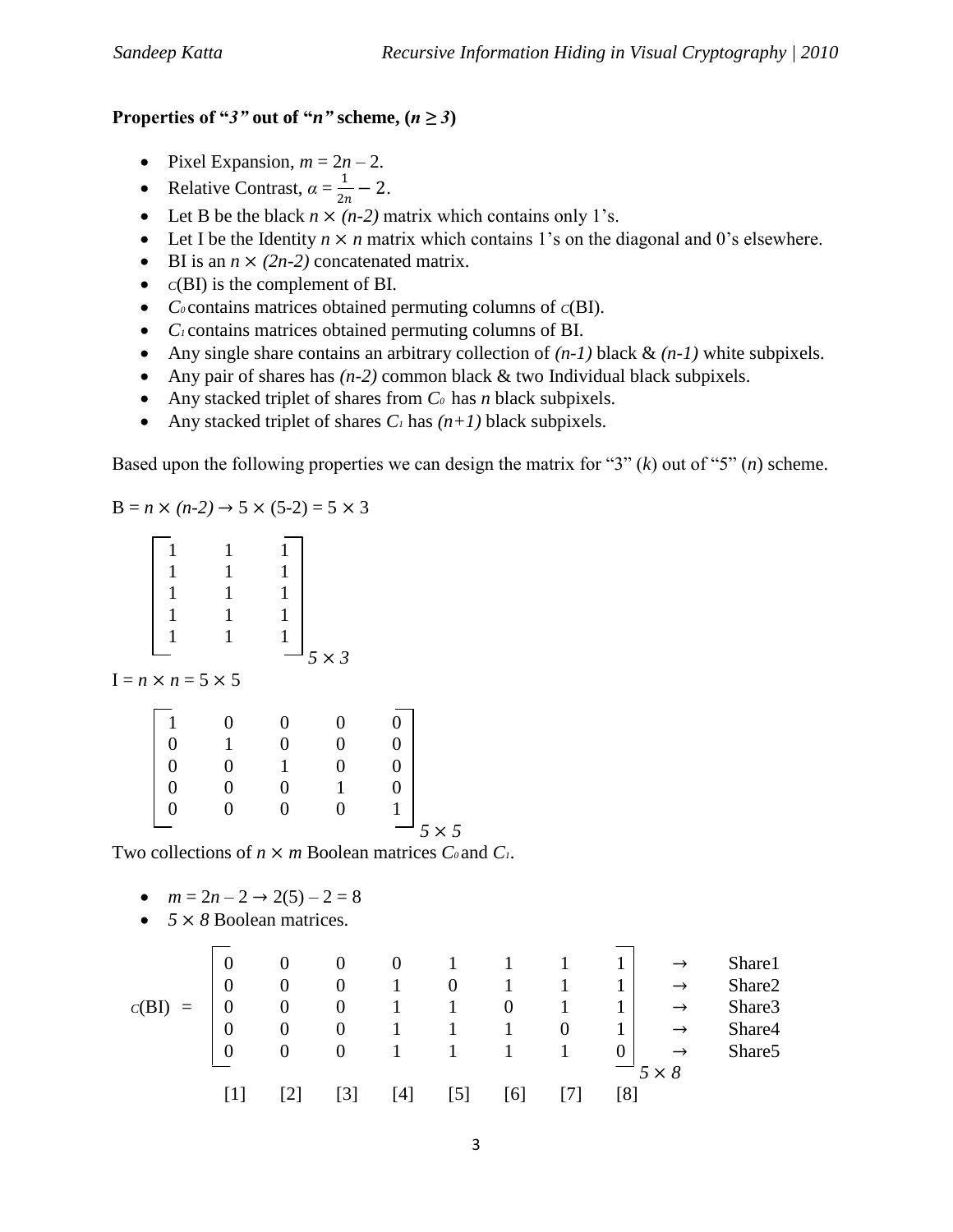Hamming weight of  $c(BI)$  i.e. is White  $H(V) = 5$ 

|    |  |              |                              | $\theta$       |          | U              | $\overline{0}$   |               | Share1             |
|----|--|--------------|------------------------------|----------------|----------|----------------|------------------|---------------|--------------------|
|    |  |              | $\overline{0}$               |                | $\theta$ | $\theta$       | $\boldsymbol{0}$ | $\rightarrow$ | Share2             |
| BI |  | $\mathbf{1}$ | $\overline{0}$               | $\overline{0}$ |          | O              | $\overline{0}$   | $\rightarrow$ | Share3             |
|    |  |              | $\overline{0}$               | $\theta$       | $\theta$ |                | $\boldsymbol{0}$ |               | Share4             |
|    |  |              | $\overline{0}$               | $\overline{0}$ | $\theta$ | $\overline{0}$ |                  |               | Share <sub>5</sub> |
|    |  |              |                              |                |          |                |                  | $5 \times 8$  |                    |
|    |  |              | $\left\lceil 4 \right\rceil$ |                | 61       |                | [8]              |               |                    |

Hamming weight of BIi.e. is Black  $H(V) = 8$ 

 $C_0 = \{$ all the matrices obtained by permuting the columns of  $C(BI)$ }

 $C_1$  = {all the matrices obtained by permuting the columns of BI}

If the columns are not permuted then there is a possibility to reveal the secret information in any single share and therefore the process fails.

For example here are few different permutations.

|  |  |  | $\{ [1] \quad [8] \quad [2] \quad [7] \quad [3] \quad [6] \quad [4] \quad [5] \}$ |
|--|--|--|-----------------------------------------------------------------------------------|
|  |  |  | $\{[2] [4] [6] [8] [1] [3] [5] [7] \}$                                            |
|  |  |  | $\{ [3] [2] [1] [8] [7] [6] [4] [5] \}$                                           |
|  |  |  | $\{ [5] [8] [1] [6] [2] [3] [7] [4] \}$                                           |



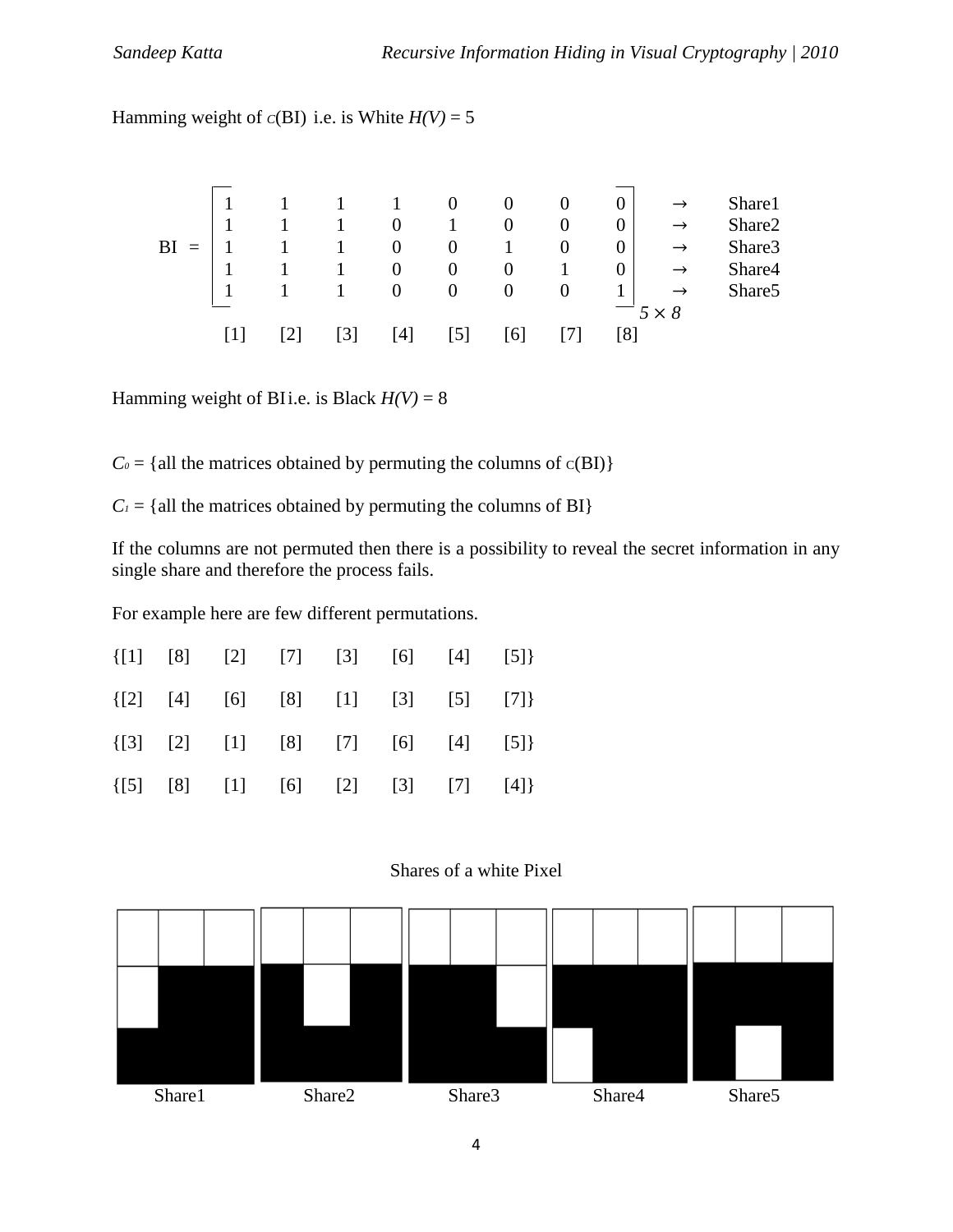# Shares of a Black Pixel





Superimposition of white and black pixels is shown below.



Any single share contains 4 black and 4 white pixels, so to make it a complete square array without distorting their aspect ratio, we need to add one more pixel. It should be either black or white.



**Figure 2. First Secret Image**

Figure 2 is an example that shows how to transform the original pixels according to the shares we have designed; by this way we can maintain the aspect ratio of the image. These are the matrices for white and black pixels while we go for simulation.

$$
\text{White Pixel} \rightarrow [0] \rightarrow \begin{bmatrix} 000\\000\\000 \end{bmatrix} 3 \times 3 \qquad \text{Black Pixel} \rightarrow [1] \rightarrow \begin{bmatrix} 111\\111\\111 \end{bmatrix} 3 \times 3
$$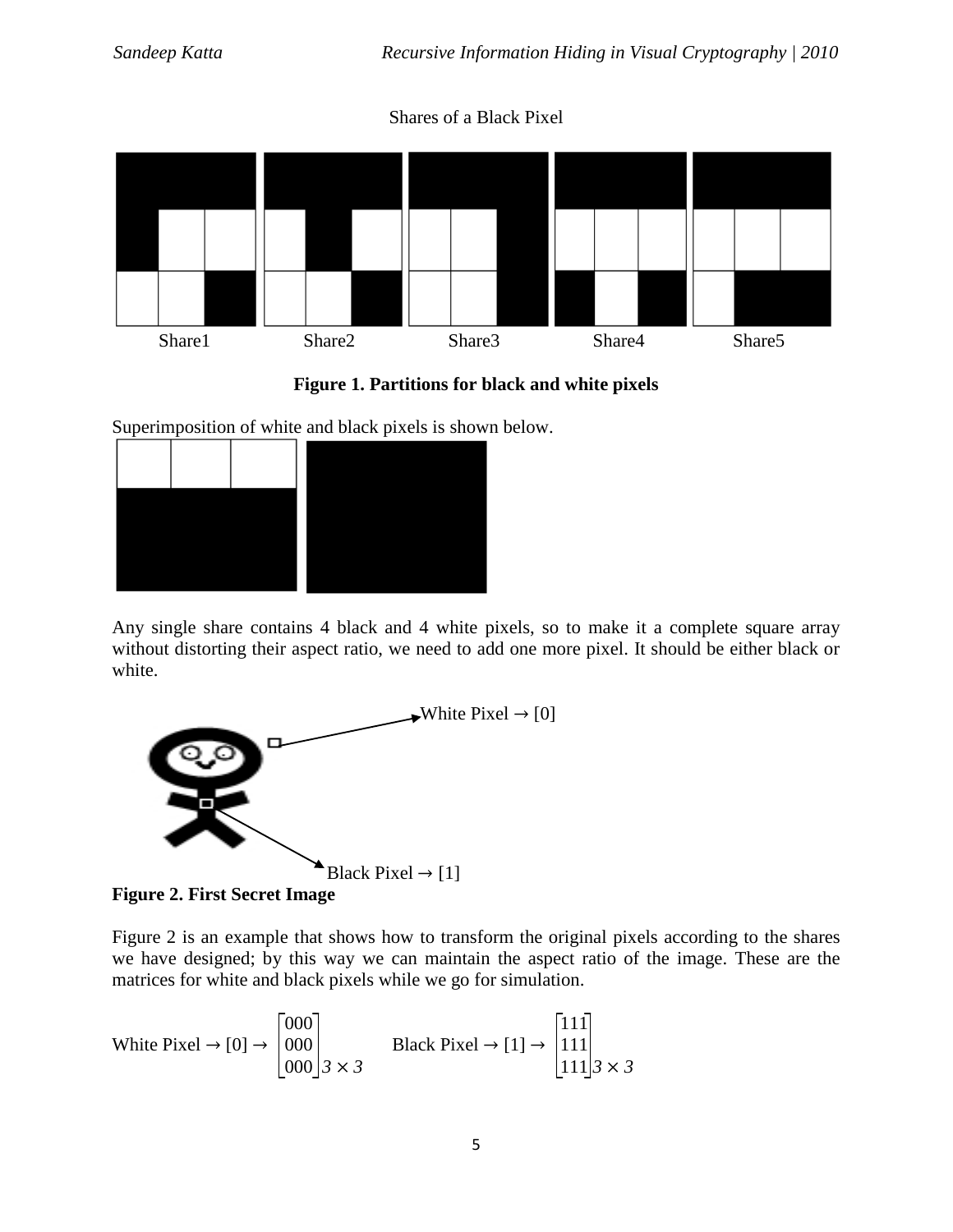# **3. RECURSIVE INFORMATION HIDING IN** *3* **OUT OF** *5* **SCHEME**

Recursive information hiding is a technique where certain additional secret information can be hidden in one of the shares of the original secret image [4]. Here the secret information which we are going to hide is taken according to their sizes i.e. small images to larger. The first small secret image is divided into five different shares using visual cryptography. These shares are placed in the next level to create the shares of larger secret information. We are distributing the shares at each consecutive level so that no one has access to all the shares of the smaller images, unless until at least three participants come together to reveal the secret information, resulting in *3* out of *5* scheme.

Figure 3, is an example to help readers to understand the concept visually. The original secret image under consideration is of size  $5 \times 5$  and the first secret image is of size  $1 \times 1$ . There are totally five shares obtained for the first secret image based on the basic idea of visual cryptography. The second secret image is of size  $5 \times 1$ . To obtain the second secret image we are going to use the shares of first secret image and they are placed in different levels (level 1-5) one after the other in five different shares. Now the shares of second secret image are designed by seeing the shares of first secret image and the original second secret image.

From Figure 3, we can see share 2 of the first secret image is placed on share 2 of the second secret image (level 2), and this share is a part of complete black pixel. The original second secret image has a complete white pixel under level 2, so we need to design all the shares of level 2 of second secret image by comparing both the shares of first secret image and the original second secret image to get a partial white pixel when we combine all the 5 shares or at least 3 shares in our case. This process is recursively repeated for all the shares. By doing this we can obtain the information of original second secret image by combining any 3 shares. This is the process for recursive information hiding of images. From Figure 1 we can see that the partitions of white pixel are stacked upon each other three fifth of the pixel is white and hence appears light gray to human eye. However, the subpixels of the black pixel are not complete black when 3 shares are stacked together but it is completely black when all the 5 shares are stacked.

Figure 4 shows an illustration of recursive information hiding. The original secret image considered is the Lena image of size  $380 \times 390$ . The first secret image is stick figure of size 78  $\times$  78 and the second secret image is a text of size 380  $\times$  78 and these both are hidden recursively.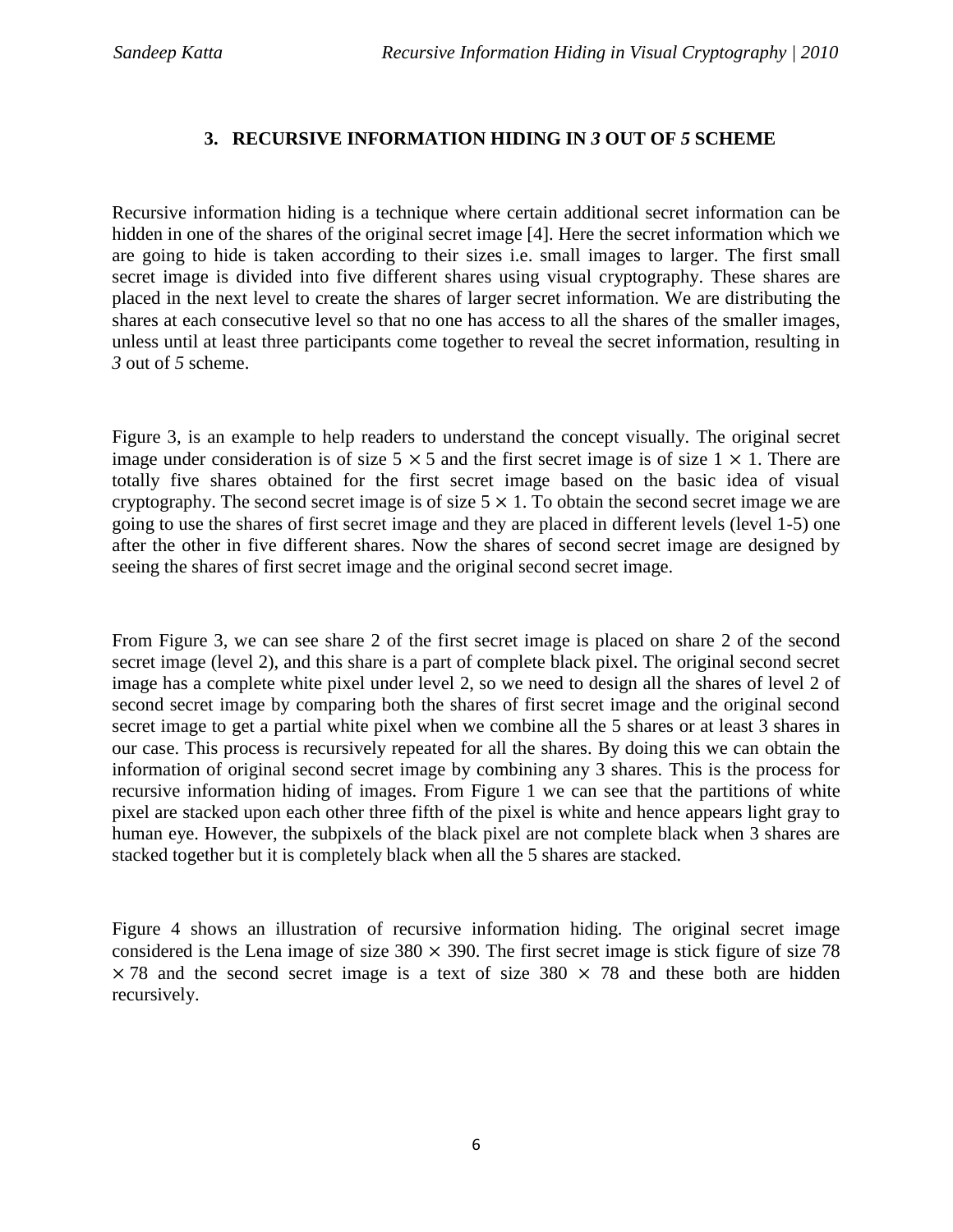

**Figure 3. Representation of Recursive Information Hiding of secret images in the shares of larger original image using a** *3* **out of** *5* **threshold scheme.**

Shares of original secret image are constructed by using the shares of second secret image and placed in different levels and the process gets repeated and finally when we combine any 3 shares the original secret information is revealed.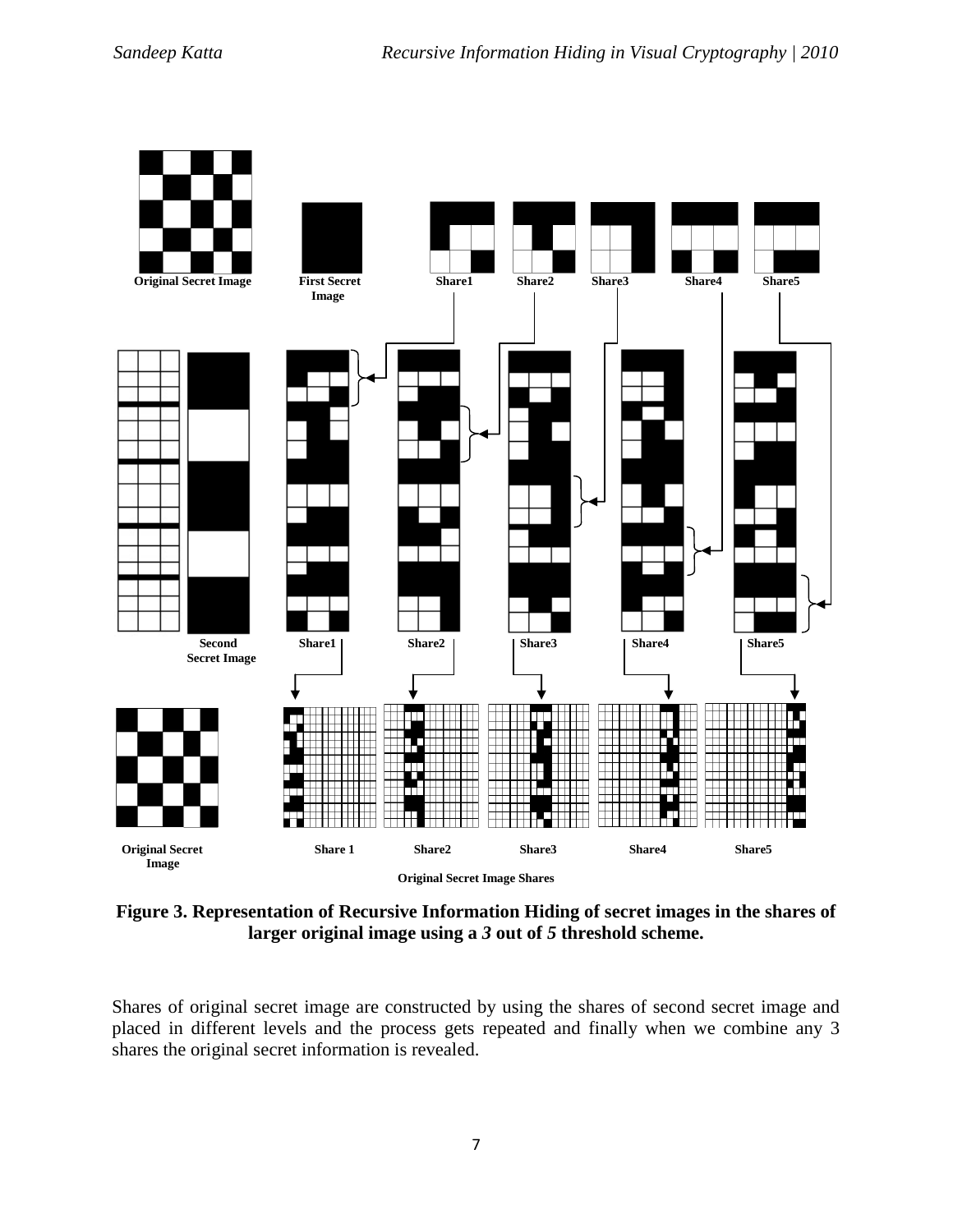

**Figure 4. Interpretation of the process of recursive information hiding of secrets in shares of larger original image**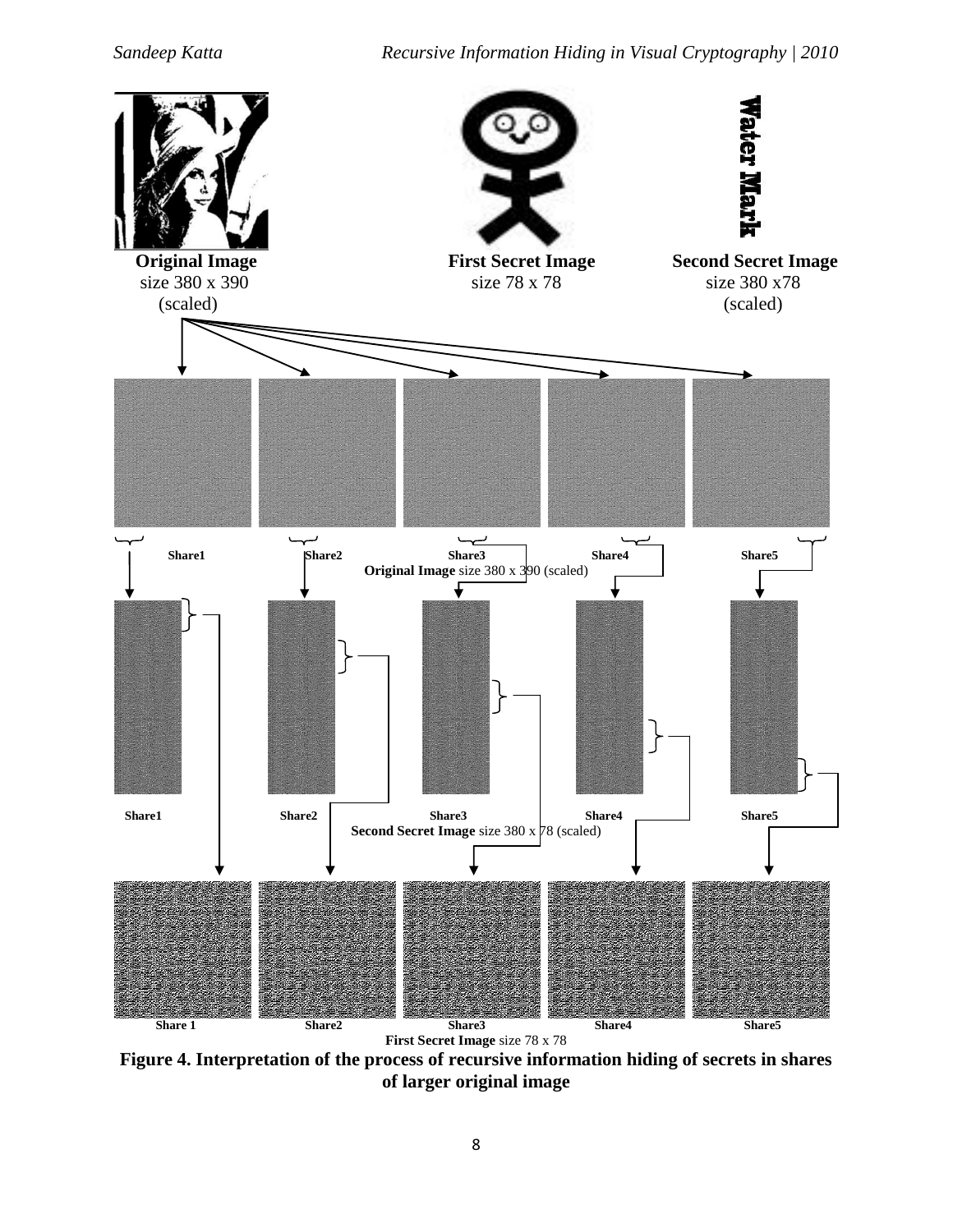After simulation these are few images than can reveal the secret information by combining any *3* shares out of *5* shares.











**Share 1, 2 & 3** Share 1, 2 & 4 Share 1, 2 & 5 Share 1, 3 & 4 Share 1, 3 & 5 **Regenerated Original Image** size 380 x 390 (scaled here)



**Regenerated Second Secret Image** size 380 x 78 (scaled here)



**Regenerated First Secret Image** size 78 x 78

**Figure 5. Regenerated smaller images from the shares hidden inside the shares of the original larger image.**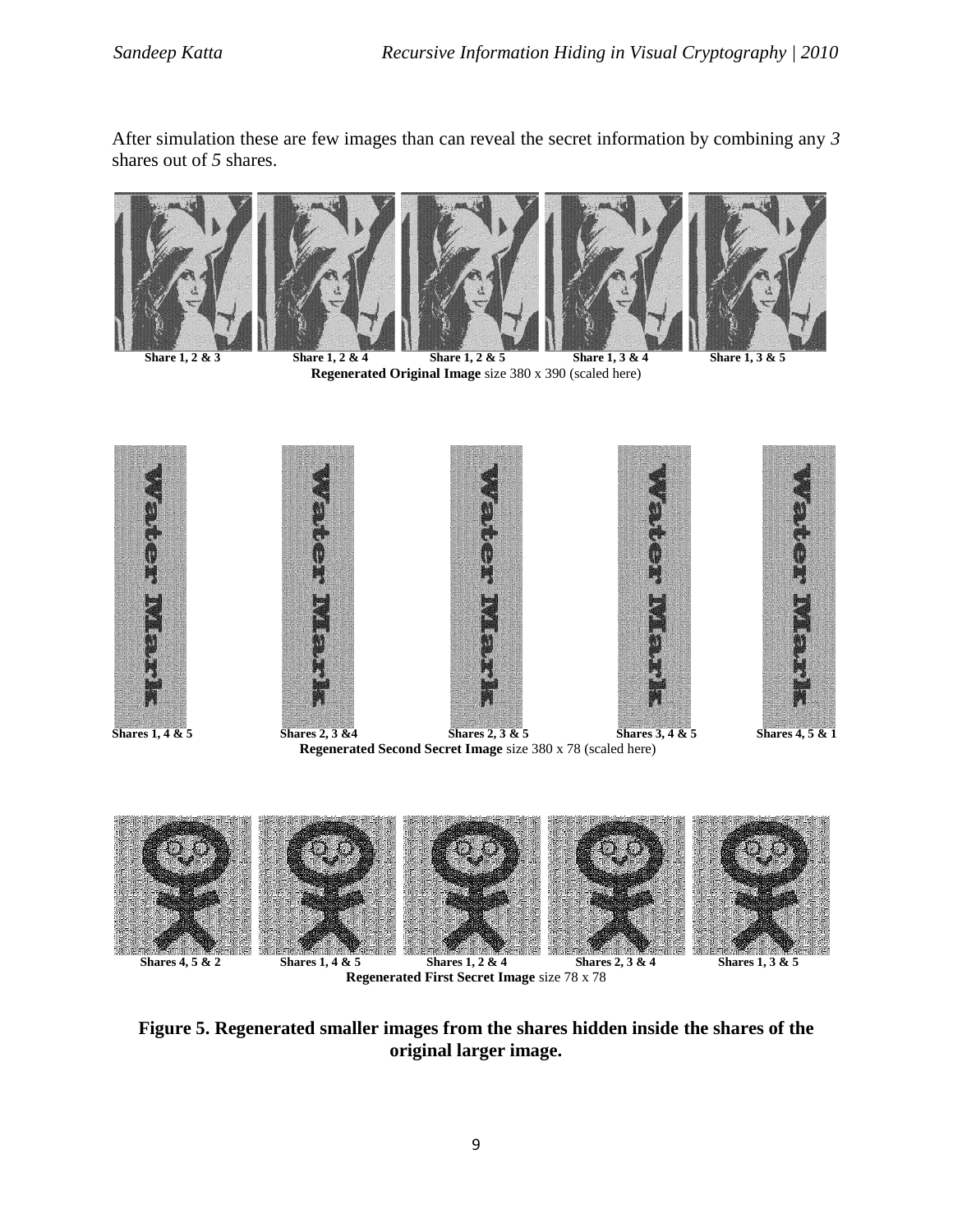## **4. A GENERAL "***k***" out of "***k***" SCHEME**

For all *k* there exists a general construction of *k* out of *k* visual secret sharing scheme, the pixel expansion must use at least  $2^{k-1}$  pixels, and the relative contrast should be  $\frac{1}{2^{k-1}}$ . There is a need to construct two collections of  $k \times 2^{k-1}$  Boolean matrices i.e.  $S^0$  and  $S^1$ .

- $S^0$  Handles the white pixels.
- $S^1$  Handles the black pixels.

All  $2^{k-1}$  columns have an even number of 1's in  $S^0$  and odd number of 1's in  $S^1$  and no two k rows are same in both  $S^0 \& S^1$ .  $C_0$  and  $C_1$  contains all permutations of columns in  $S^0 \& S^1$ .

# **Properties of "***k***" out of "***k***" scheme**

- Pixel Expansion,  $m = 2^{k-1}$  (*m* should be as small as possible)
- Relative Contrast,  $\alpha = \frac{1}{2k^2}$  $\frac{1}{2^{k-1}}$  (  $\alpha$  should be as large as possible)
- *r*, the size of the collections.  $C_0$  and  $C_1$  (they need not be the same size, but in all of our constructions they are). Here  $r = 2^{k-1}!$
- log*r* is number of random bits needed to generate share.

By Naor and Shamir, any *k* out of *k* scheme as  $\alpha \leq \frac{1}{2k^2}$  $\frac{1}{2^{k-1}}$  and  $m \geq 2^{k-1}$ 

Based upon the following properties we can design the matrix for  $k = 3$  and  $k = 4$ 

*k* = 3, therefore  $m = 4$ ,  $\alpha = \frac{1}{4}$  and  $r = 24$ 

$$
S^{0} = \begin{bmatrix} 0 & 0 & 1 & 1 \\ 0 & 1 & 0 & 1 \\ 0 & 1 & 1 & 0 \end{bmatrix} S^{1} = \begin{bmatrix} 0 & 0 & 1 & 1 \\ 0 & 1 & 0 & 1 \\ 1 & 0 & 0 & 1 \end{bmatrix} S \times 4
$$

 $k = 4$ , therefore  $m = 8$ ,  $\alpha = \frac{1}{8}$  and  $r = 40320$ 

 $W = \{1, 2, 3, 4\}$ 

Even cardinality subsets  $\{\{\}, \{3, 4\}, \{2, 4\}, \{2, 3\}, \{1, 4\}, \{1, 3\}, \{1, 2\}, \{1, 2, 3, 4\}\}\$ 

Odd cardinality subsets {{4}, {3}, {2}, {2, 3, 4}, {1}, {1, 3, 4}, 1, 2, 4}, {1, 2, 3}}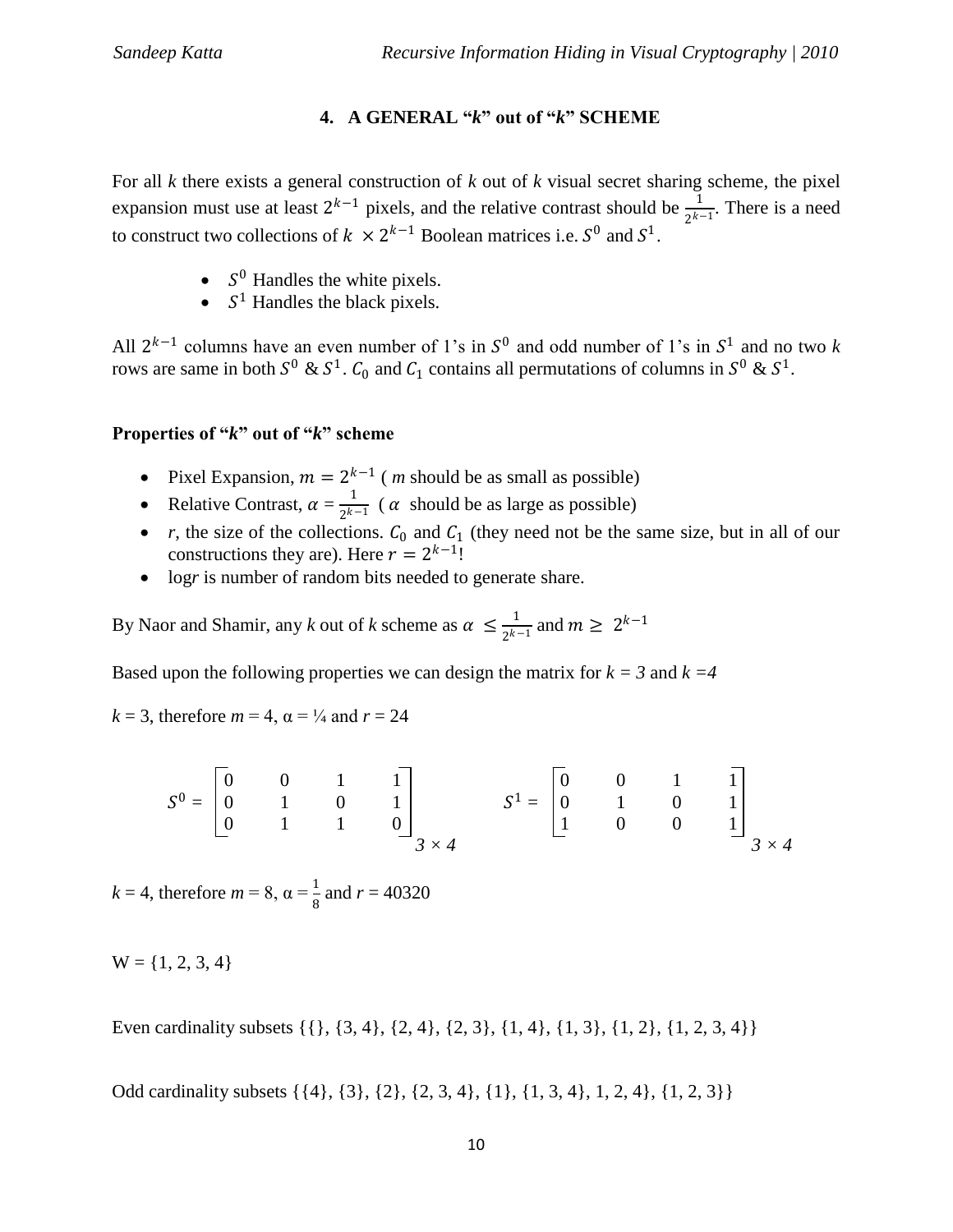|                                                  | O        | 0                |          |   |                |          |                  |   |               | Share1 |
|--------------------------------------------------|----------|------------------|----------|---|----------------|----------|------------------|---|---------------|--------|
| $S^0$ =                                          |          | $\theta$         |          |   | 0              | $\Omega$ |                  | T |               | Share2 |
|                                                  | O        |                  | 0        |   | $\overline{0}$ |          | $\boldsymbol{0}$ | 1 |               | Share3 |
|                                                  | $\theta$ |                  |          | 0 |                | $\theta$ | $\boldsymbol{0}$ | T | $\rightarrow$ | Share4 |
|                                                  |          |                  |          |   |                |          |                  |   | $4 \times 8$  |        |
| Hamming weight of $S^0$ i.e. is White $H(V) = 7$ |          |                  |          |   |                |          |                  |   |               |        |
|                                                  |          |                  |          |   |                |          |                  |   |               |        |
|                                                  |          | 0                | $\Omega$ | 0 |                |          |                  |   |               | Share1 |
| $S^1 =$                                          |          | $\overline{0}$   |          |   | $\theta$       | $\Omega$ |                  |   |               | Share2 |
|                                                  |          |                  | 0        |   | $\overline{0}$ |          | $\overline{0}$   |   |               | Share3 |
|                                                  |          | $\boldsymbol{0}$ | $\Omega$ |   | $\overline{0}$ |          |                  |   | $\rightarrow$ | Share4 |
|                                                  |          |                  |          |   |                |          |                  |   |               |        |

Hamming weight of  $S^1$  i.e. is Black  $H(V) = 8$ 

We need two collections of  $4 \times 8$  Boolean matrices  $C_0$  and  $C_1$ , contains all permutations of columns in  $S^0$  and  $S^1$ , by these two matrices we can design the shares of black and white pixels. Similarly as above, we can apply recursive scheme for any *k* out of *k* scheme.

# **5. A GENERAL "***k***" out of "***n***" SCHEME**

A general *k* out of *n* scheme is designed from *k* out of *k* scheme. Let *C* be *k* out of *k* visual secret sharing scheme with parameters  $m$ ,  $r$ ,  $\alpha$ . The scheme *C* consists of two collections of  $k \times m$ Boolean matrices and  $C_0 = T_1^0, T_2^0, \ldots, T_r^0$  and  $C_1 = T_1^1, T_2^1, \ldots, T_r^1$ . *H* is a collection of *l* functions  $\forall h \in H, h: \{1 \dots n\} \rightarrow \{1 \dots k\}$ . Let *B* be the subset of  $\{1 \dots n\}$  of size *k* and  $\beta_q$  is probability that randomly chosen function  $h \in H$  yields q different values on B,  $1 \le q \le k$ .

We construct from *C* and *H* a *k* out of *n* scheme *C*<sup> $|$ </sup> with parameters  $m^{|} = m$  . *l*,  $\alpha^{|} \geq \beta_k \alpha$ ,  $r^{|} = r^l$ 

- The ground set is  $V = U \times H$
- Each  $1 \le t \le r^l$  is indexed by a vector  $(t_1, t_2, ..., t_l)$  where each  $1 \le t \le r$ .
- The matrix  $S_t^b$  for  $t = (t_1, t_2, ..., t_l)$  where  $b \in \{0, 1\}$  is defined as

$$
S_t^b[i,(j,h)] = T_{tj}^b[h(i),j]
$$

#### **Contrast**

Contrast should be  $\geq \beta_k \alpha$ 

- *k* rows is  $S_t^b$ , mapped to  $q < k$  different values by *h*
- Hamming weight of OR of *q* rows is *f(q)*
- Difference is  $\alpha m$  white and black pixels occurs when *h* is one and happens at  $\beta_k$
- WHITE:  $H(v) \le l(\beta_k(d \alpha m) + \sum_{q=1}^{k-1} \beta_q \cdot f(q))$
- BLACK:  $H(v) \ge l(\beta_k + \sum_{q=1}^{k-1} \beta_q \cdot f(q))$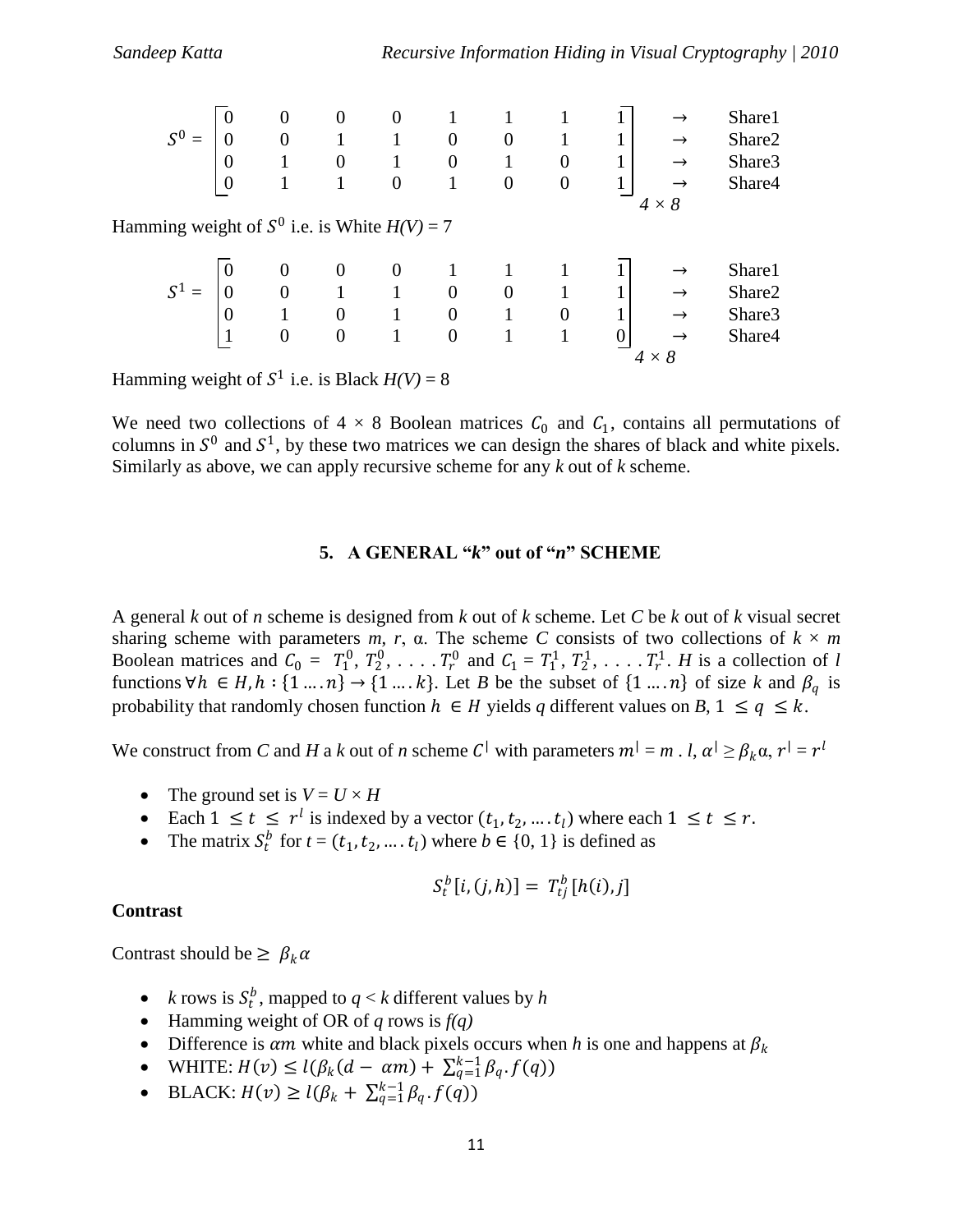## **Security**

Security properties of the "*k* out of *k*" scheme imply the security of "*k* out of *n*" scheme because we are using (*k,k*) scheme to create (*k,n*) scheme. The expected hamming weight of OR of *q* rows,  $q < k$  is  $l \sum_{q=1}^{k-1} \beta_q \cdot f(q)$  irrespective of WHITE or BLACK pixel.

#### **6. CONCLUSION**

Recursive information hiding in visual cryptography can be applied to many applications in real and cyber world. The advantage is that the final decryption process is done by human visual system instead of complex computations. In this article we have presented a *3* out of *5* recursive hiding scheme that can be extended to a *k* out of *n* scheme.

#### **REFERENCES**

- 1. Naor, M. and Shamir, A. 1995. Visual Cryptography. *Advances in Cryptography-Eurocrypt*, 950: 1-12.
- 2. Shamir, A. 1979. How to Share a Secret. *Communications of the ACM*. 22: 612-613.
- 3. Horng, G., Chen, T. and Tsai, D. 2006. Cheating in Visual Cryptography. *Design, Codes and Cryptography* 38: 219-236.
- 4. Gnanaguruparan, M. and Kak, S. 2002. Recursive Hiding of Secrets in Visual Cryptography. *Cryptologia* 26: 68-76.
- 5. Parakh, A. and Kak, S. 2008. A Recursive Threshold Visual Cryptography Scheme. *Cryptology ePrint Archive, Report* 2008/535.
- 6. Ching-Nung, Y. and Tse-Shih, C. 2004. Aspect Ratio Invariant Visual Secret Sharing Schemes with Minimum Pixel Expansion. *Pattern Recognition Letters* 26: 193-206.
- 7. Stinson, D. 1995. Cryptography Theory and Practice. *CRC Press*.
- 8. Katoh, T. and Imai, H. 1996. Some Visual Secret Sharing Schemes and Their Share Size. *Joint Conference of 1996 International Computer Symposium,* Kaohsiung, Taiwan, R.O.C., pages 19-21.